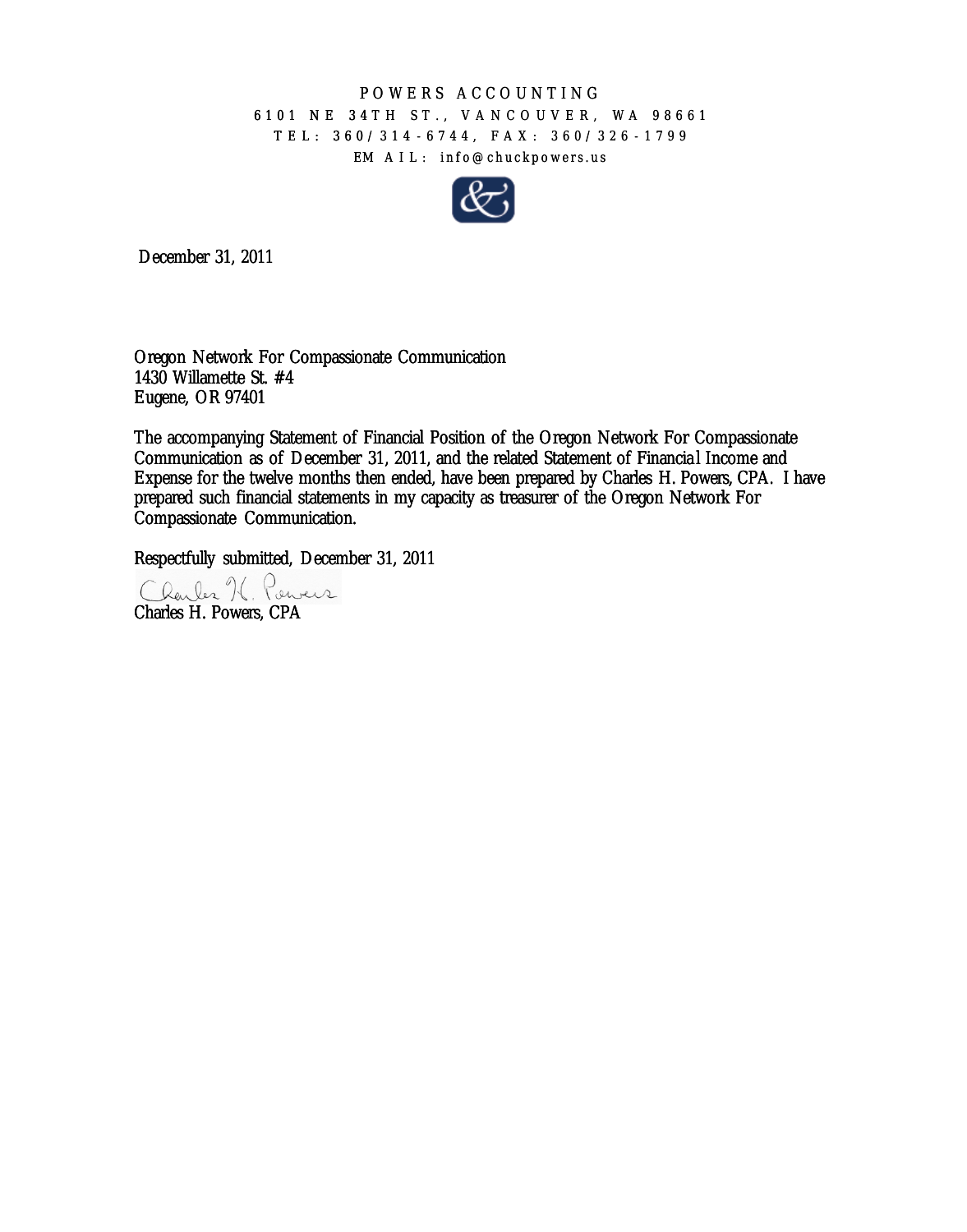## **Oregon Network for Compassionate Communication Statement of Financial Position**

**Accrual Basis As of December 31, 2011**

|                                                                                                  | Dec 31, 11              |  |  |
|--------------------------------------------------------------------------------------------------|-------------------------|--|--|
| <b>ASSETS</b><br><b>Current Assets</b><br><b>Checking/Savings</b><br>Checking - Umpqua 7020      | 17,515.96               |  |  |
| <b>Total Checking/Savings</b>                                                                    | 17.515.96               |  |  |
| <b>Other Current Assets</b><br><b>Inventory Asset</b><br><b>Books For Sale</b>                   | 5.052.10                |  |  |
| <b>Total Inventory Asset</b>                                                                     | 5.052.10                |  |  |
| <b>Total Other Current Assets</b>                                                                | 5,052.10                |  |  |
| <b>Total Current Assets</b>                                                                      | 22.568.06               |  |  |
| <b>TOTAL ASSETS</b>                                                                              | 22,568.06               |  |  |
| <b>LIABILITIES &amp; EQUITY</b><br><b>Equity</b><br><b>Unrestricted Net Assets</b><br>Net Income | 24.228.57<br>(1,660.51) |  |  |
| <b>Total Equity</b>                                                                              | 22,568.06               |  |  |
| <b>TOTAL LIABILITIES &amp; EQUITY</b>                                                            | 22.568.06               |  |  |